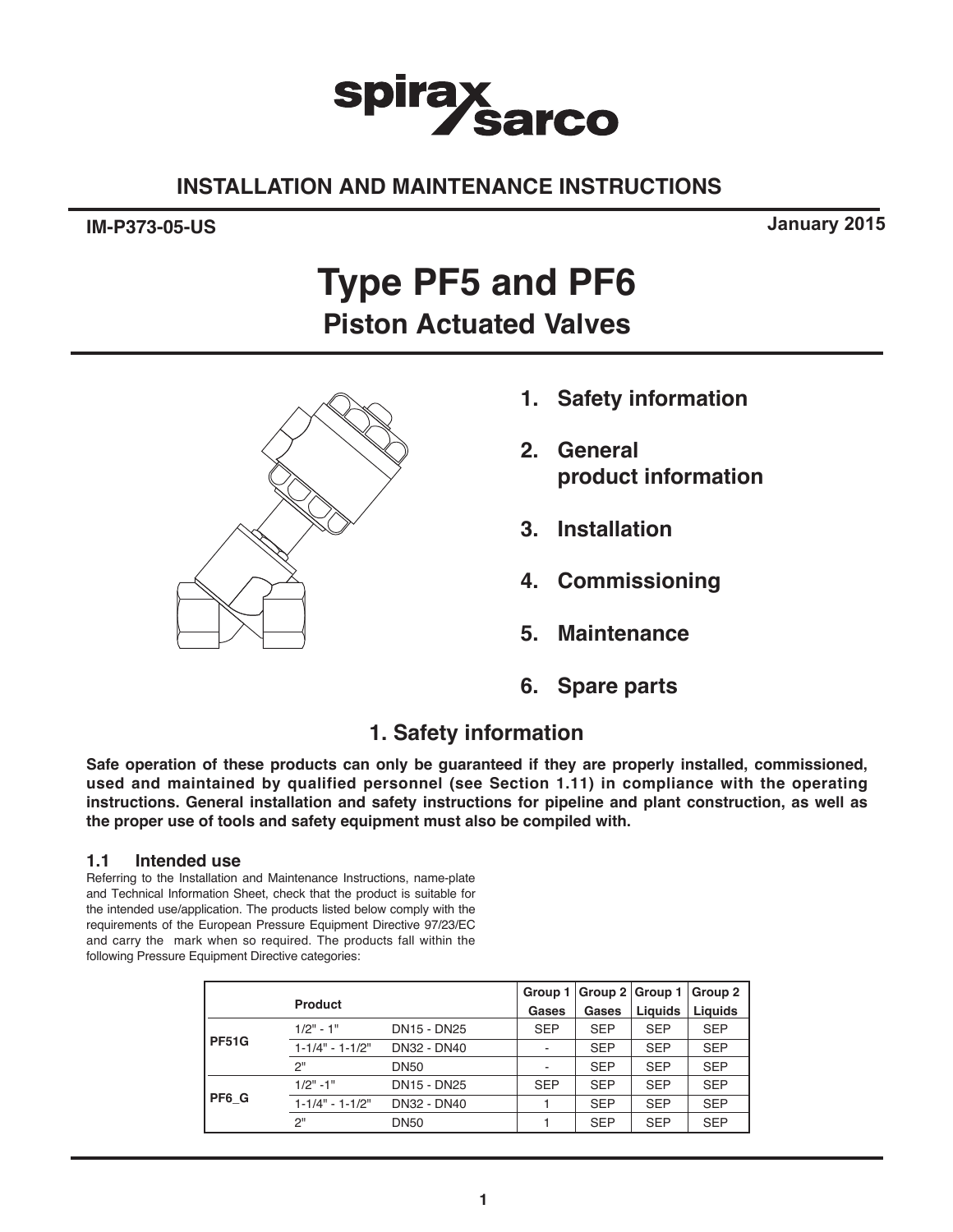- i) The products have been specifically designed for use on steam, water, compressed air, inert industrial gases and certain oils which are in Group 2 of the above mentioned Pressure Equipment Directive. The PF5G and PF6G (1/2"-1" only) can also be used on propane or methane gases which are in Group 1 of the above Pressure Equipment Directive. The proucts' use on other fluids may be possible but, if this is contemplated, Spirax Sarco should be contacted to confirm the suitability of the product for the application being considered.
- ii) Check material suitability, pressure and temperature and their maximum and minimum values. If the maximum operating limits of the product are lower than those of the system in which it is being fitted, or if malfunction of the product could result in a dangerous overpressure or overtemperature occurrence, ensure a safety device is included in the system to prevent such overlimit situations.
- iii) Determine the correct installation situation and direction of fluid flow.
- iv)Spirax Sarco products are not intended to withstand external stresses that may be induced by any system to which they are fitted. It is the responsibility of the installer to consider these stresses and take adequate precautions to minimise them.
- v) Remove protection covers from all connections before installation.

#### **1.2 Access**

Ensure safe access and if necessary a safe working platform (suitably guarded) before attempting to work on the product. Arrange suitable lifting gear if required.

#### **1.3 Lighting**

Ensure adequate lighting, particularly where detailed or intricate work is required.

#### **1.4 Hazardous liquids or gases in the pipeline**

Consider what is in the pipeline or what may have been in the pipeline at some previous time. Consider: flammable materials, substances hazardous to health, extremes of temperature.

#### **1.5 Hazardous environment around the product**

Consider: explosion risk areas, lack of oxygen (e.g. tanks, pits), dangerous gases, extremes of temperature, hot surfaces, fire hazard (e.g. during welding), excessive noise, moving machinery.

#### **1.6 The system**

Consider the effect on the complete system of the work proposed. Will any proposed action (e.g. closing isolation valves, electrical isolation) put any other part of the system or any personnel at risk?

Dangers might include isolation of vents or protective devices or the rendering ineffective of controls or alarms. Ensure isolation valves are turned on and off in a gradual way to avoid system shocks.

#### **1.7 Pressure systems**

Ensure that any pressure is isolated and safely vented to atmospheric pressure. Consider double isolation (double block and bleed) and the locking or labelling of closed valves. Do not assume that the system has depressurised even when the pressure gauge indicates zero.

#### **1.8 Temperature**

Allow time for temperature to normalise after isolation to avoid danger of burns.

#### **1.9 Tools and consumables**

Before starting work ensure that you have suitable tools and/or consumables available. Use only genuine Spirax Sarco replacement parts.

#### **1.10 Protective clothing**

Consider whether you and/or others in the vicinity require any protective clothing to protect against the hazards of, for example, chemicals, high/low temperature, radiation, noise, falling objects, and dangers to eyes and face.

#### **1.11 Permits to work**

All work must be carried out or be supervised by a suitably competent person.Installation and operating personnel should be trained in the correct use of the product according to the Installation and Maintenance Instructions.

Where a formal 'permit to work' system is in force it must be complied with. Where there is no such system, it is recommended that a responsible person should know what work is going on and, where necessary, arrange to have an assistant whose primary responsibility is safety. Post 'warning notices' if necessary.

#### **1.12 Handling**

Manual handling of large and/or heavy products may present a risk of injury. Lifting, pushing, pulling, carrying or supporting a load by bodily force can cause injury particularly to the back. You are advised to assess the risks taking into account the task, the individual, the load and the working environment and use the appropriate handling method depending on the circumstances of the work being done.

#### **1.13 PTFE - Handling precautions**

Within its working temperature range PTFE is a completely inert material, but when heated to its sintering temperature it gives rise to a gaseous decomposition product or fumes which can produce unpleasant effects if inhaled. The inhalation of these fumes is easily prevented by applying local exhaust ventilation to atmosphere as near to their source as possible.

Smoking should be prohibited in workshops where PTFE is handled because tobacco contaminated with PTFE will during burning give rise to polymer fumes. It is therefore important to avoid contamination of clothing, especially the pockets, with PTFE and to maintain a reasonable standard of personal cleanliness by washing hands and removing any PTFE particles lodged under the fingernails.

#### **1.14 Residual hazards**

In normal use the external surface of the product may be very hot. If used at the maximum permitted operating conditions the surface temperature of some products may reach temperatures of 356°F.

Many products are not self-draining. Take due care when dismantling or removing the product from an installation (refer to 'Maintenance instructions').

### **1.15 Freezing**

Provision must be made to protect products which are not self-draining against frost damage in environments where they may be exposed to temperatures below freezing point.

#### **1.16 Disposal**

Unless otherwise stated in the Installation and Maintenance Instructions, this product is recyclable and no ecological hazard is anticipated with its disposal providing due care is taken. However, if the valve is fitted with a Viton or PTFE seat, special care must be taken to avoid potential health hazards associated with decomposition/burning of these seats.

#### **Viton:**

- Can be landfilled, when in compliance with National and Local regulations.
- Can be incinerated, but a scrubber must be used to remove Hydrogen Fluoride, which is evolved from the product and with compliance to National and Local regulations.
- Is insoluable in aquatic media.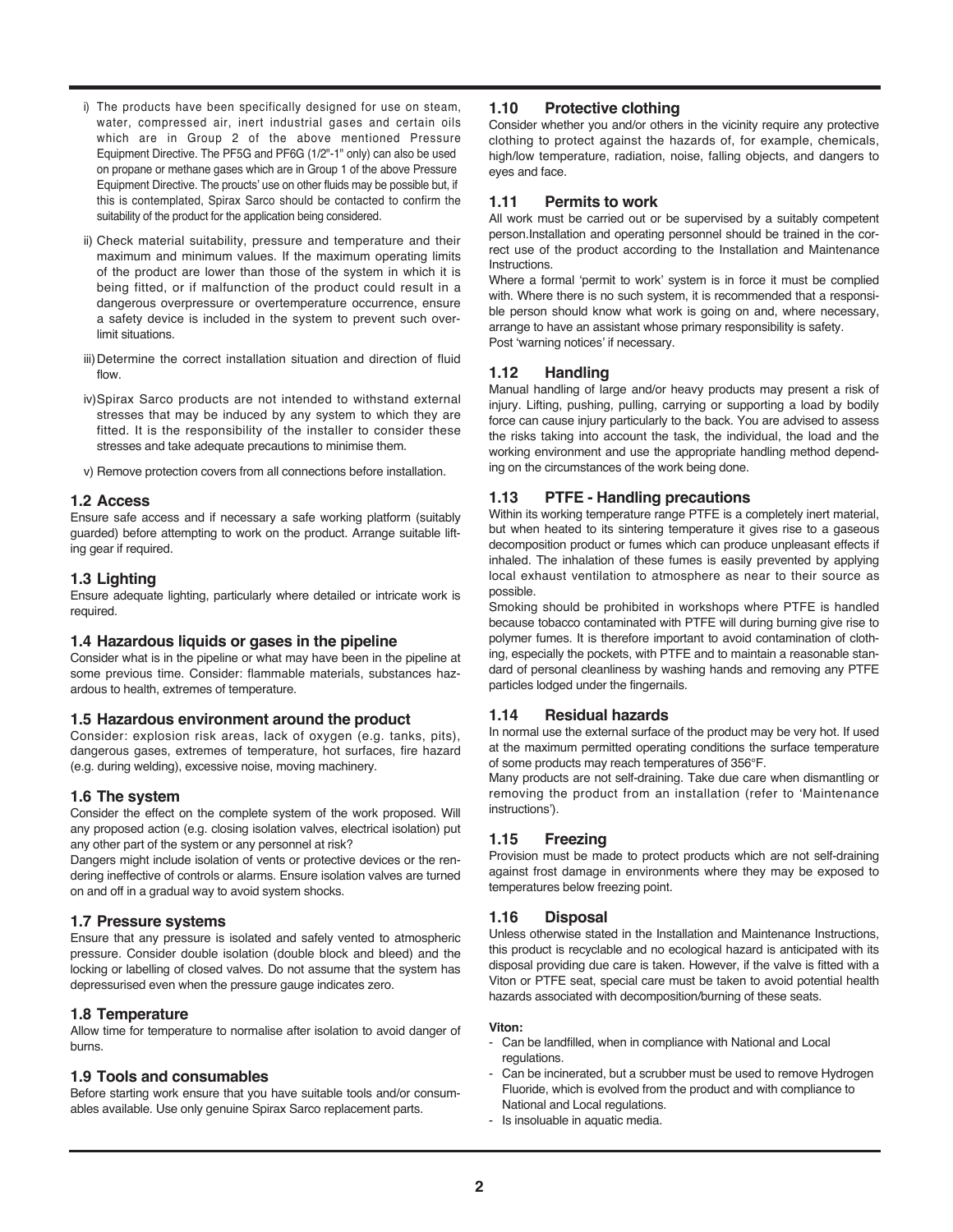#### **PTFE:**

- Can only be disposed of by approved methods, not incineration.
- Keep PTFE waste in a separate container, do not mix it with other rubbish, and consign it to a landfill site.

#### **1.17 Returning products**

Customers and stockists are reminded that under EC Health, Safety and Environment Law, when returning products to Spirax Sarco they must provide information on any hazards and the precautions to be taken due to contamination residues or mechanical damage which may present a health, safety or environmental risk. This information must be provided in writing including Health and Safety data sheets relating to any substances identified as hazardous or potentially hazardous.

# **2. General product information**

### **2.1 Description**

#### **PF51G**

A 2-port pneumatically actuated on/off valve for use on water, air, oil, and gases and can also be used on lower specification steam applications.

Note: These valves are not suitable for vacuum conditions.

#### **PF6\_G**

A 2-port normally open pneumatically actuated on/off valve for use on steam, water, air, oil and gases.

#### **PF51G and PF6\_G**

A pneumatic signal acts on the actuator piston (depending upon seat position top or bottom) to open or close the valve. The valve plugs have a PTFE soft seal to provide tight shut-off. A position indicator is included on standard and flow regulator models.



# **2.2 Technical details**

| Leakage                    |                                       | PTFE soft seal  | ANSI class V1           |
|----------------------------|---------------------------------------|-----------------|-------------------------|
| <b>Flow characteristic</b> |                                       | Fast opening    | On/off                  |
|                            | <b>NC - Normally closed</b>           | Flow over seat  | Port 1 to 2             |
| <b>Flow direction</b>      | NO - Normally open                    | Flow under seat | Port 2 to 1             |
|                            | <b>BD</b> - Bi-directional            | Flow over seat  | Port 1 to 2             |
|                            |                                       | Flow under seat | Port 2 to 1             |
| Pilot media                |                                       | Air or water    | 140 $\degree$ F maximum |
| <b>Actuator rotation</b>   |                                       | $360^\circ$     |                         |
|                            |                                       | Pilot           | Maximum pilot           |
|                            |                                       | connection      | pressure                |
| <b>Actuator type</b>       | <b>Type 1</b> = 45 mm $(1")$ diameter | 1/8" BSP        | 150 psig                |
| and size                   | <b>Type 2</b> = 63 mm $(2")$ diameter | 1/4" BSP        | 150 psig                |
|                            | <b>Type 3</b> = 90 mm $(3")$ diameter | 1/4" BSP        | 150 psig                |

### 2.3 C<sub>v</sub> values

| <b>Size</b>        |              | 1/2"<br>17 Z | 3/4" | 4 H | $1 - 1/4"$ | $1 - 1/2"$ | $\sim$ |
|--------------------|--------------|--------------|------|-----|------------|------------|--------|
|                    | <b>PG51G</b> | 4.1          | 8.8  | 20  | 29         | 46         | 58     |
| $C_{\mathbf{V}}$ s | PF6 G        | 4.9          | 9.0  | ממ  | n.         | 49         | 6.0    |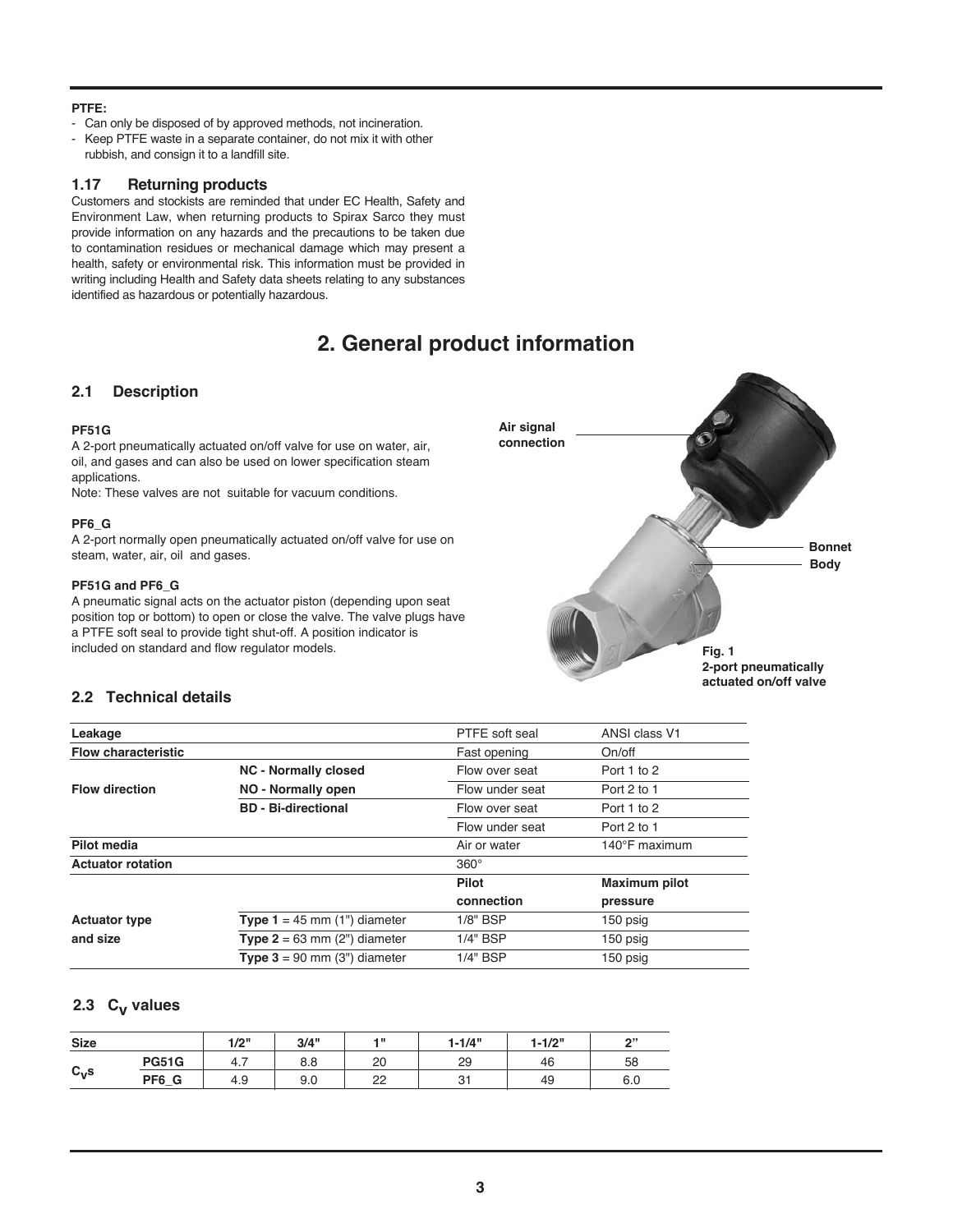# **2.4 Pressure / temperature limits**



The product must not be used in this region or beyond the body design conditions quoted in the table below as damage to the internals will occur.

A - A PN10 B - B ANSI 150

| Body                                                | Screwed                                                                                   | $1/2" - 2"$              |               |             |  |
|-----------------------------------------------------|-------------------------------------------------------------------------------------------|--------------------------|---------------|-------------|--|
| design                                              | <b>Flanged ANSI</b>                                                                       | $1/2" - 2"$              | Class 150     |             |  |
| Sanitary clamp compatible connections<br>conditions |                                                                                           | $1/2" - 2"$              | (DN15 - DN50) | <b>PN10</b> |  |
| <b>PMA</b>                                          | Maximum allowable pressure                                                                | Refer to the graph above |               |             |  |
| TMA                                                 | Maximum allowable temperature                                                             | $356^{\circ}$ F          |               |             |  |
| Minimum allowable temperature                       |                                                                                           | $14^{\circ}$ F           |               |             |  |
| <b>PMO</b>                                          | Maximum operating pressure                                                                |                          |               |             |  |
|                                                     | for saturated steam service                                                               | 130 psi q @ 356°F        |               |             |  |
| <b>TMO</b><br>Maximum operating temperature         |                                                                                           | $356^{\circ}$ F          |               |             |  |
| Minimum operating temperature                       |                                                                                           | $14^{\circ}$ F           |               |             |  |
|                                                     | (Note: For lower operating temperatures consult Spirax Sarco.)                            |                          |               |             |  |
|                                                     | Designed for a maximum cold hydraulic test pressure of: 1.5 x PMA (PN rating)             |                          |               |             |  |
|                                                     | <b>Note:</b> With internals fitted, test pressure must not exceed DPMX - see relevant TI. |                          |               |             |  |

# **2.5 Sizes, pipe connections and actuator combinations**

| Valve<br><u>type</u>         | Pipe<br>connections                                     | <b>Actuator</b><br>type | $\frac{1}{2}$ " | $\frac{3}{4}$ " | 1" | $1\frac{1}{4}$ | $1\frac{1}{2}$ | 2" |
|------------------------------|---------------------------------------------------------|-------------------------|-----------------|-----------------|----|----------------|----------------|----|
| <b>PF51G</b><br><b>PF61G</b> | Screwed to BSP<br>or NPT<br>Screwed to BSP              |                         |                 |                 |    |                |                |    |
|                              | or NPT<br>Flanged to ANSI                               | $\overline{2}$          |                 |                 |    |                |                |    |
| <b>PF63G</b>                 | Class 150 (weld-<br>ed on flanges)                      | 3                       |                 |                 |    | ٠              |                |    |
| <b>PF65G</b>                 | Sanitary clamp to<br><b>ISO 2852</b><br>Note: clamp and | $\overline{2}$          |                 |                 |    |                |                |    |
|                              | clamp gasket<br>are not included                        | 3                       |                 |                 |    |                |                |    |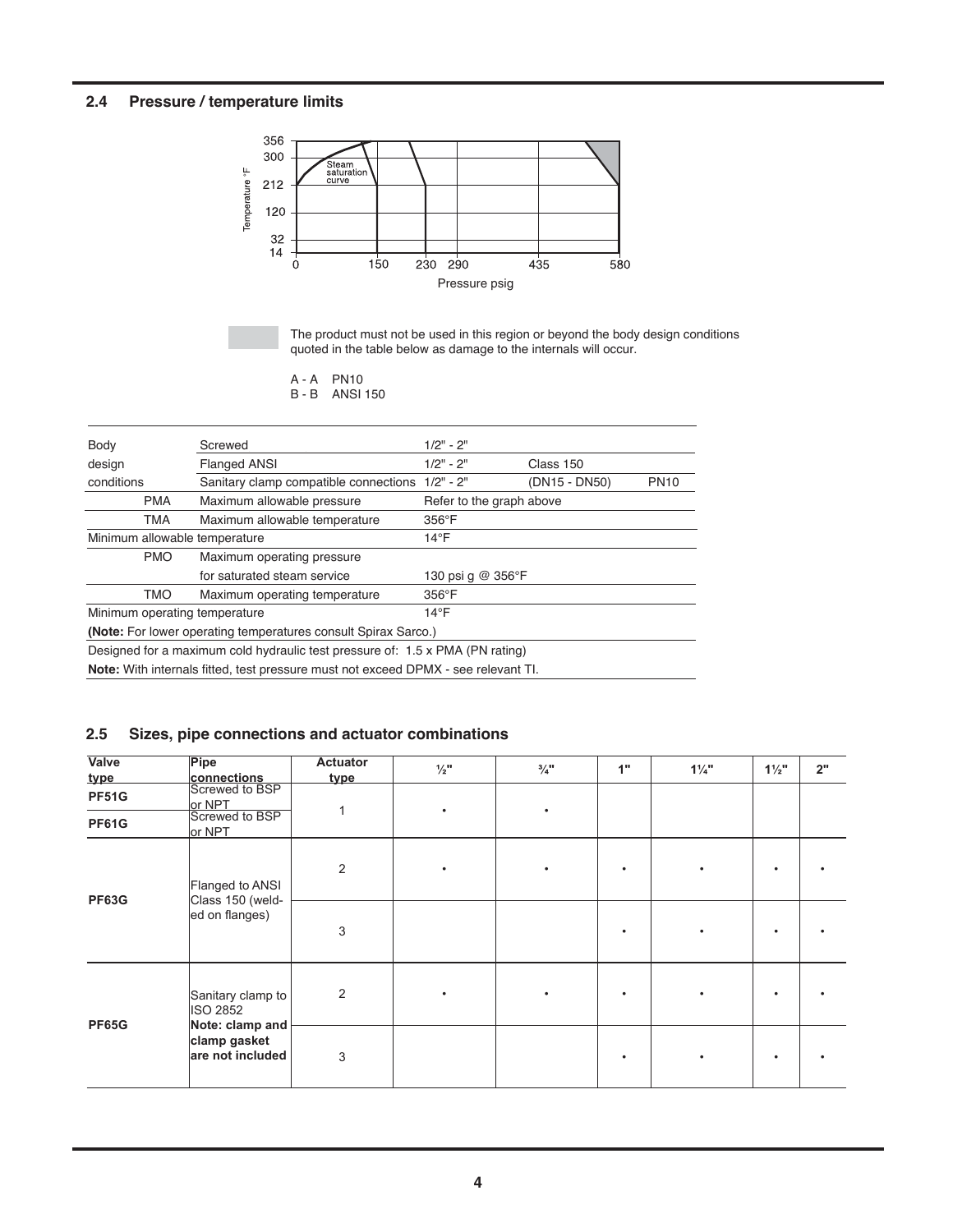### **2.6 Available range**

| Valve action                                 | <b>Screwed</b><br>(BSP or NPT) |           | <b>Flanged</b><br><b>ANSI 150</b> | <b>Sanitary</b><br>clamp |
|----------------------------------------------|--------------------------------|-----------|-----------------------------------|--------------------------|
| <b>NC - Normally Closed</b>                  | PF51G-1NC                      | PF61G-1NC | $\overline{a}$                    | PF65G-1NC                |
| (flow over seat)                             | PF51G-2NC                      | PF61G-2NC | PF63G-2NC                         | PF65G-2NC                |
|                                              | PF51G-3NC                      | PF61G-3NC | PF63G-3NC                         | PF65G-3NC                |
| <b>NO - Normally Open</b>                    | <b>PF51G-1NO</b>               | PF61G-1NO |                                   | <b>PF65G-1NO</b>         |
| (flow under seat)                            | PF51G-2NO                      | PF61G-2NO | PF63G-2NO                         | PF64G-2NO                |
|                                              | <b>PF51G-3NO</b>               | PF61G-3NO | PF63G-3NO                         | PF64G-3NO                |
| <b>BD</b> - Bi-Directional                   | <b>PF51G-1BD</b>               | PF61G-1BD |                                   | <b>PF65G-1BD</b>         |
| normally closed (flow<br>over or under seat) | PF51G-2BD                      | PF61G-2BD | PF63G-2BD                         | PF65G-2BD                |
|                                              | PF51G-3BD                      | PF61G-3BD | PF63G-3BD                         | PF65G-3BD                |

**Optional extras:** Travel switch (I) i.e.: PF61G-2BD-I and Flow regulator (R) i.e.: PF61G-2BD-R

# **3. Installation**

#### **Note: Before actioning any installation observe the 'Safety information' in Section 1.**

Referring to the Installation and Maintenance Instructions, name-plate and Technical Information Sheet, check that the product is suitable for the intended installation:

- **3.1** Check materials, pressure and temperature and their maximum values. **Do not exceed the performance rating of the valve. Check the limiting conditions and the product label details for pilot pressure limitations.** If the maximum operating limit of the product is lower than that of the system in which it is being fitted, ensure that a safety device is included in the system to prevent overpressurisation.
- **3.2** Determine the correct installation situation and the direction of fluid flow.
- **3.3** Remove protective covers from all connections.
- **3.4 Caution: Butt weld and Socket weld versions** must have the actuator and valve stem removed prior to welding the body into the pipeline. **Note: Butt and Socket weld versions are obsolete.** This can be carried out in one of two ways:
	- i Undo the actuator cover to relax the spring force while retaining the valve body, then remove the actuator and valve stem.
	- ii Apply air pressure at the inlet port of the actuator, which will compress the spring and remove the downward force, then remove the actuator and valve stem.
- **3.5** Support pipework should be used to prevent stresses being exerted on the valve body.
- **3.6** These valves can be mounted in any orientation. The actuator can also be rotated 360° in the direction indicated on the product label to facilitate easy pilot mounting and connection.
- **3.7** Ensure adequate space is provided for the removal of the actuator from the valve body for maintenance purposes: **Type 1** (NC / NO / BD) = 52 mm, **Type 2** (NC / BD) = 92 mm and **Type 3** (NO) = 68 mm.
- **3.8** Isolate connecting pipework. Ensure it is clean from dirt, scale etc. Any debris entering the valve may damage the PTFE head seal preventing a tight shut-off.
- **3.9** A red travel indicator will appear in the actuator top cover when the valve is fully open. **Note:** The red travel indicator is fitted on all models with exception to those with the optional travel switch.
- **3.10** Check for leaks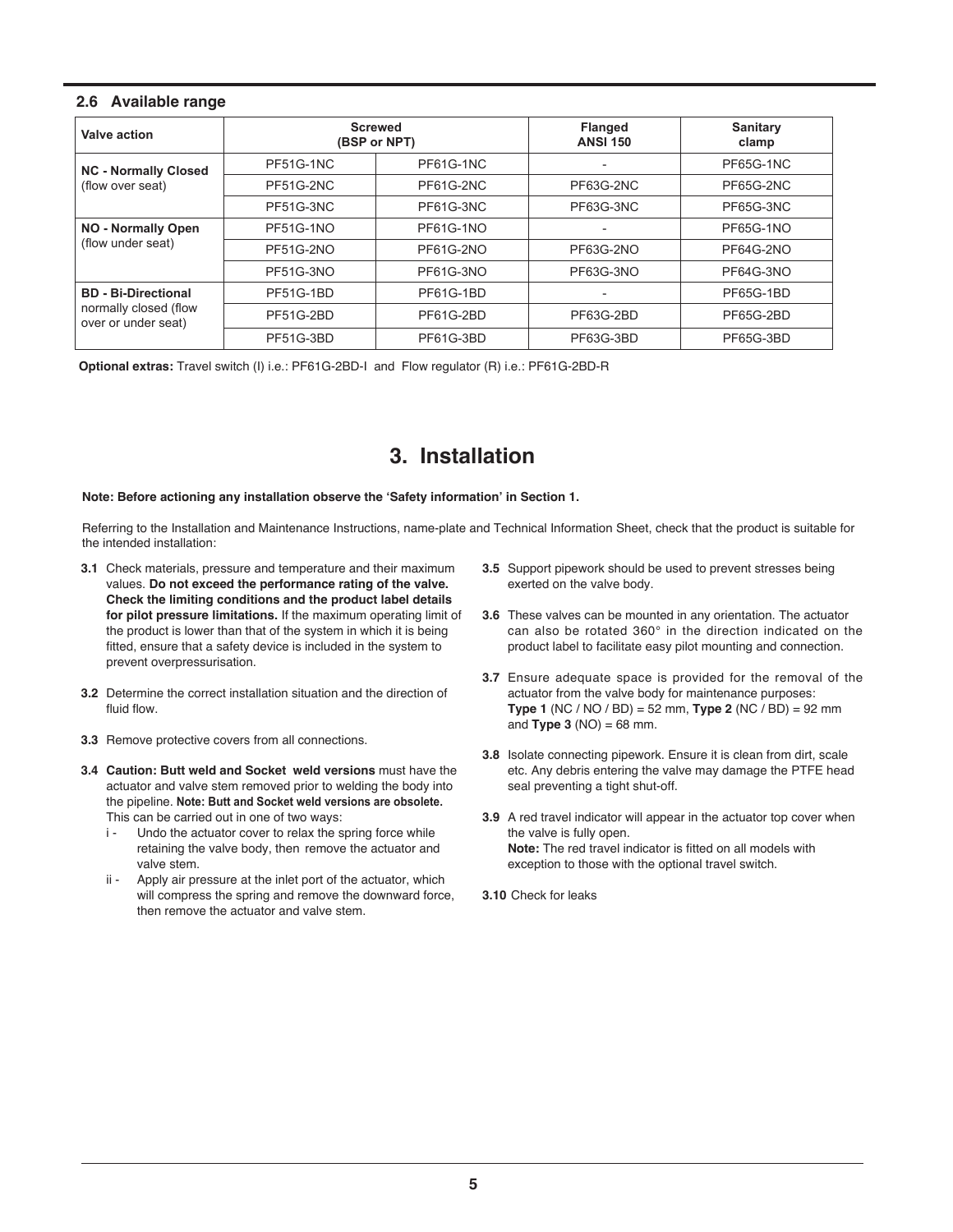# **4. Commissioning**

### **4.1 Flow regulator**

This option will regulate the maximum flow of either the normally closed (NC) or normally open (NO) valves. The regulator can be used as a manual override for NO valves.



# **Flow regulation - NC (normally closed) valves:**

- 1. Isolate the primary upstream and downstream valves.
- 2. Undo the flow regulator lock-nut.
- 3. Rotate the adjustment knob clockwise until the valve is fully closed. A red travel indicator will appear in the top of the handle.
- 4. Apply sufficient pilot pressure required to overcome the maximum differential pressure condition.
- 5. Open the primary upstream and downstream valves.
- 6. Gradually open the valve until the desired maximum flowrate is achieved.
- 7. Tighten the flow regulator lock-nut.
- 8. Exhaust the pilot media pressure to check for valve tight shut-off.
- 9. Apply pilot pressure again to check maximum flow condition.

# **Flow regulation - NO (normally open) valves:**

- 1. Ensure that the flow regulator is fully open. Undo the flow regulator lock-nut.
- 2. With the primary medium flowing gradually close the valve using the flow regulator until the desired flowrate is achieved.
- 3. Tighten the flow regulator lock-nut.
- 4. Apply sufficient pilot media pressure to ensure the valve achieves tight shut-off.
- 5. Exhaust the pilot pressure to check maximum flow once again adjust if necessary.

# **4.2 Travel switch**

The travel switch will provide an electrical signal provided by a magnetic sensor and non contact switch to indicate valve open or closed position.



**4.3 Wiring connections**



### **4.4 Solenoid valves (type DM - if fitted)**

DM type solenoid valves should be mounted onto the piston actuator as shown below. To fit a solenoid valve onto a normally closed valve use the pilot connection marked 'NC', for normally open valves use the connection marked 'NO'. When using water as a pilot media, remove the cap from the exhaust connection and connect a drain line.

**Note:** Maximum torquae setting 105 in-lbs.





**Fig. 5 DM solenoid valve mounting (Normally closed valves)**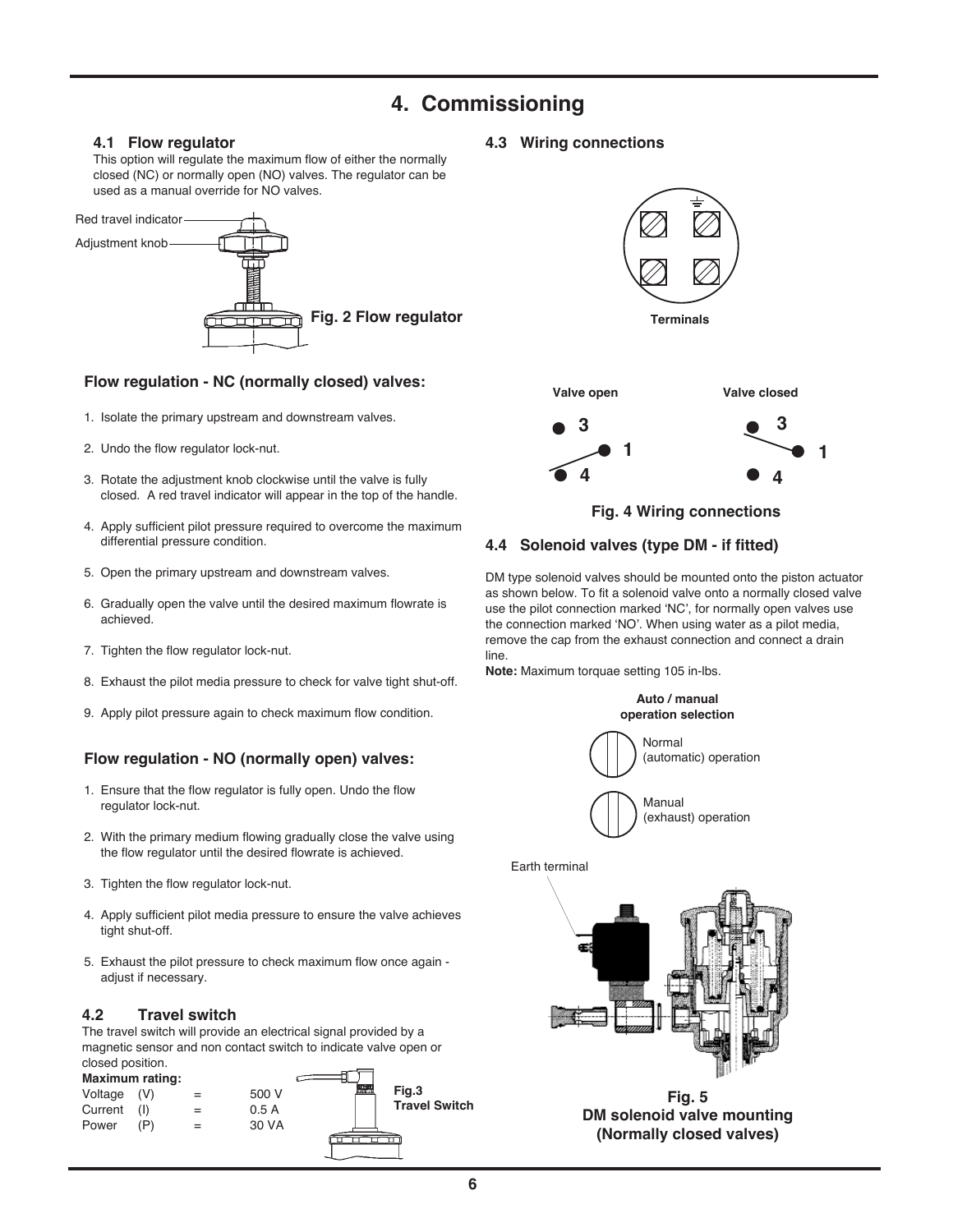# **5. Maintenance**

#### **Note: Before undertaking any maintenance on the valve observe the 'Safety Information' in Section 1.**

#### **5.1 General information**

When removing the actuator and valve stem use one of the following methods:

- i Undo the actuator cover to relax the spring force while retaining the valve body, then remove the actuator and valve stem.
- ii -Apply air pressure at the inlet port of the actuator, which will compress the spring and remove the downward force, then remove the actuator and valve stem.

#### **5.2 How to fit a new seal kit:**

A spare seal kit is available comprising: valve head seal (PTFE), stem 'O' ring, piston lip seal, body seal (and body 'O' ring for the type PF61G). To replace these items proceed as follows:

- Isolate the upstream and downstream valves.
- Vent the pilot pressure from the actuator and disconnect the pilot pipework / solenoid valve.
- Remove the piston actuated valve from the pipeline.
- Remove the valve body and inspect the valve head seal. Replace if necessary. Caution: Before removing the valve body on normally closed valves, the spring pressure acting down onto the valve head seal should be relaxed to prevent damage. This can be carried out in one of two ways, see Section 5.1.

If a replacement valve head seal is required, remove the retaining cap nut whilst holding the valve head firmly (two flats are provided on the valve head for this purpose). Fit a new (PTFE) valve head seal and refit the retaining cap nut applying Loctite 620 to the threaded portion of the stem. Tighten the cap nut to 130 IN-LBS. Replace the valve body and tighten the bonnet to the recommended torque as specified in Table 1.

- To inspect or replace the stem 'O' ring or piston lip seal, remove the actuator housing cover whilst holding the valve body firmly. Warning: The internal spring is under compression. Remove the valve body as previously described in Section 5.1.
- Whilst holding the valve head, unscrew the red travel indicator and stem lock-nut and remove together with the two washers.
	- Remove the piston, stem 'O' ring and washer. Inspect the piston lip seal and 'O' ring and replace if required.
	- Clean out any dirt or waste deposits from inside the piston housing area and carefully apply Viton compatible inert grease to the 'O' ring and piston lip seal.
	- Reassemble in reverse order referring to the drawings showing correct location of components. Whilst holding the valve head, tighten the stem lock-nut. Replace the red travel indicator and finger tighten.
	- Refit the actuator cover and tighten to 37 FT-LBS for Type 1 and Type 2 actuators, and 52 FT-LBS for Type 3 actuators.

# **Table 1 Body/bonnet recommended tightening torque - FT-LBS**

| Valve size | Torque | Valve size | <b>Torque</b> |
|------------|--------|------------|---------------|
| 1/2"       | 26     | $1 - 1/4"$ |               |
| 3/4"       | 33     | $1 - 1/2"$ | 44            |
| $-1$       | 37     | יור        | 52            |

#### **Fig. 6 NC (Normally Closed) valves Fig. 7 NO (Normally Open) valves**